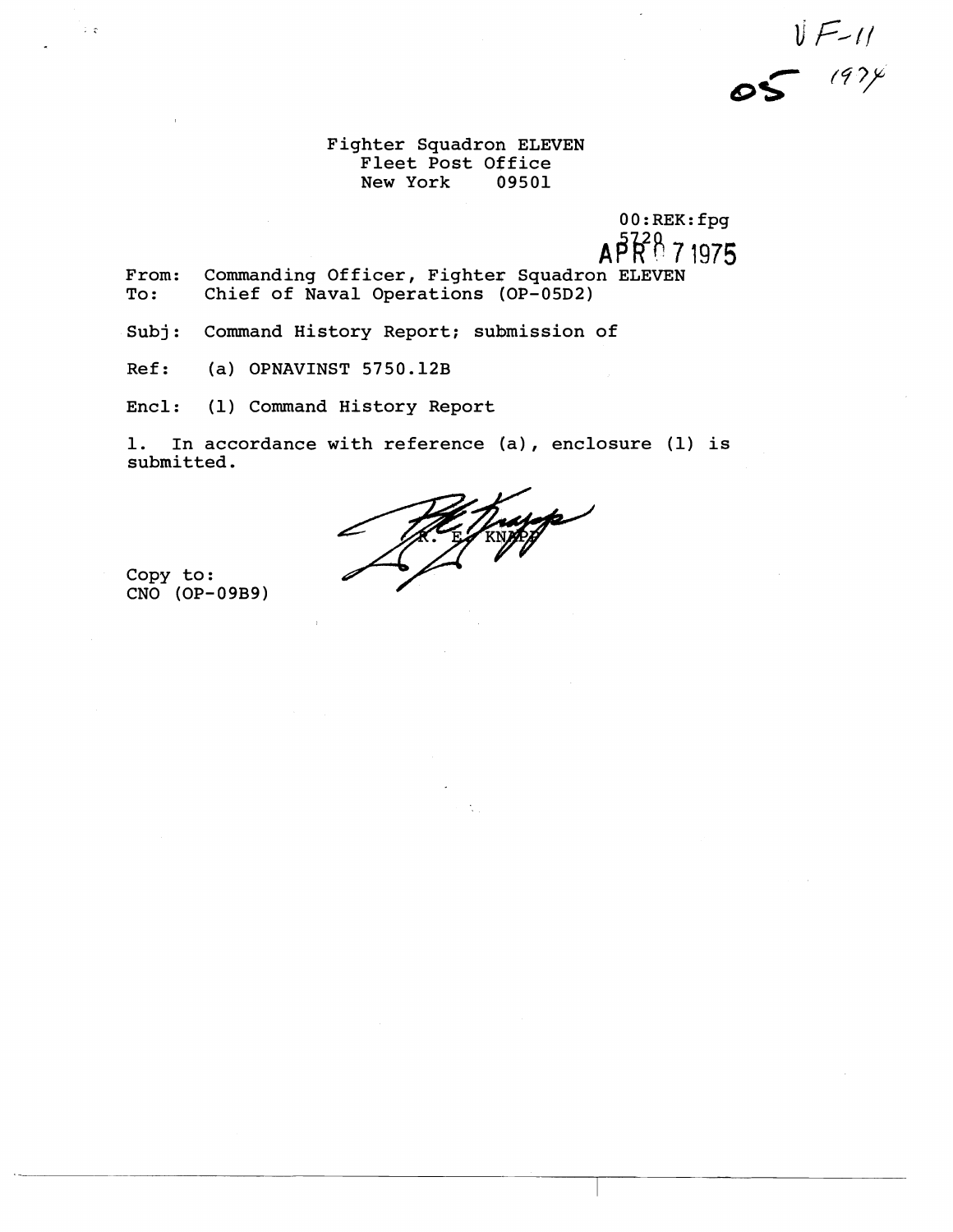I Basic History.

A. Chonology of Events. 01 JAN to 07 JAN - The squadron prepared for type training in Oceana. 08 JAN to 31 JAN - Type training one through three concluded with operational readiness evaluations. 01 FEB to 19 FEB - At Oceana the squadron prepared to go aboard USS FORRESTAL for refresher carquals. 20 FEB to 21 FEB - Squadron participated in a missile shoot. 22 FEB to 03 MAR - Training continued for the Med Cruise. 04 MAR to 05 MAR - Flew aircraft aboard USS FORRESTAL. 05 MAR to 10 MAR - The squadron prepared for Med Cruise. 11 MAR to 19 MAR - The squadron transited the Atlantic enroute to the Mediterranean. 20 MAR to 21 MAR - The squadron visited Rota, Spain. 22 MAR to 28 MAR - The squadron operated in the Mediterranean. 28 MAR to 01 APR - The squadron visited Cannes, France. 02 APR to 09 APR - The squadron operated in the Eastern Mediterranean. 09 APR to 22 APR - The squadron visited Palma de Mallorca, Spain. 22 APR to 05 MAY - The RIPPEIkS operated in the Eastern Mediterranean. 06 MAY to 11 MAY - The squadron visited Athens, Greece. 12 MAY to 09 JUN - The squadron operated off the Canary Islands. 10 JUN to 16 JUN - The RED RIPPERS visited Corfu. 17 JUN to 20 JUN - The squadron operated in the Mediterranean. 21 JUN to 05 JUL - The squadron visited Palma, de Mallorca, Spain.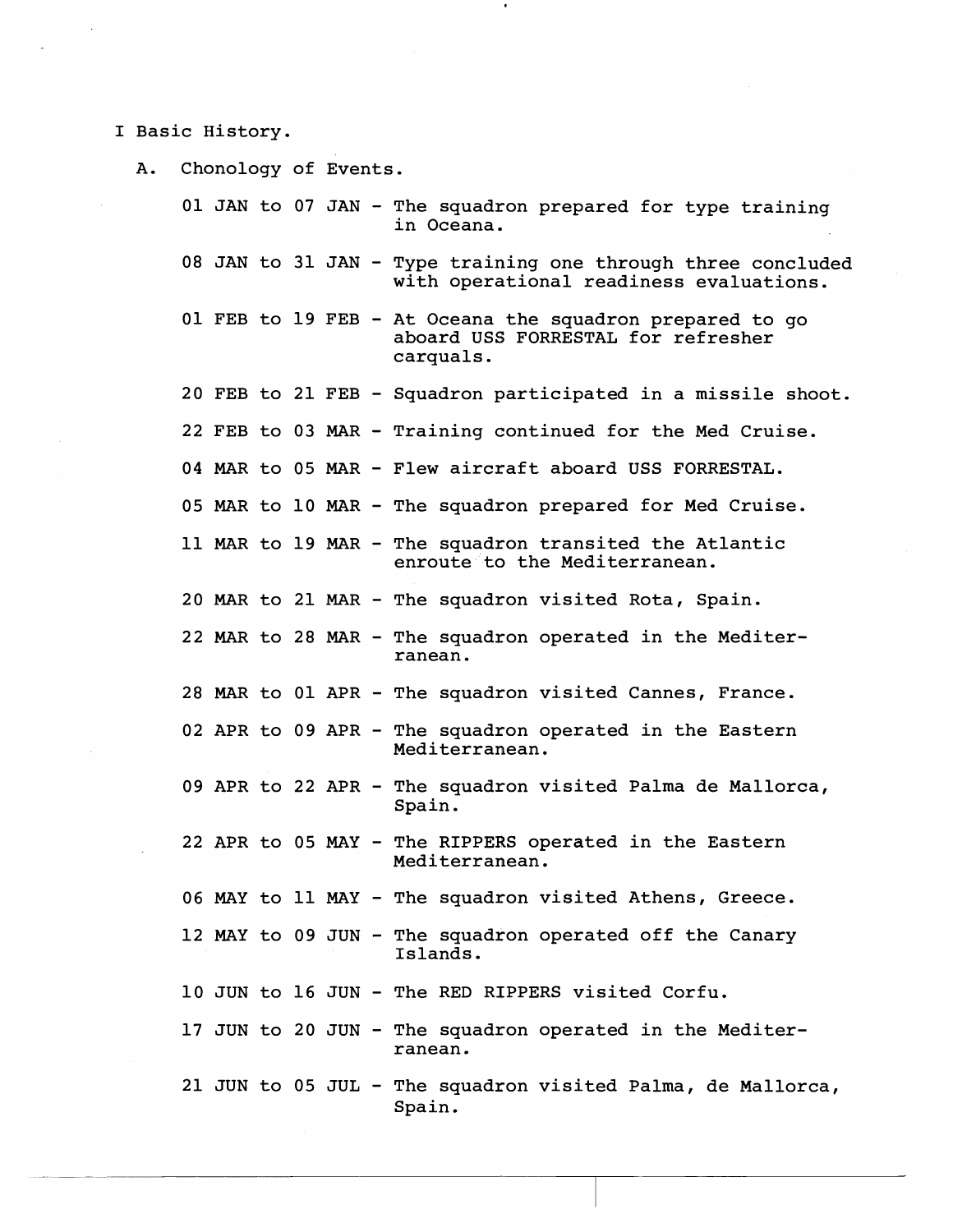- 06 JUL to 03 AUG The squadron operated off the coast of Cyprus with a missile shoot on the 13th and 14th.
- 04 AUG to 12 AUG The squadron visited Naples, Italy.
- 13 AUG to 02 SEP The squadron operated in the Eastern Mediterranean.
- 03 SEP to 05 SEP The RIPPERS visited Rota, Spain for a turnover to the USS INDEPENDENCE.
- 06 SEP to 10 SEP The squadron transited the Atlantic enroute to the United States aboard USS FORRESTAL.
- 11 SEP to 12 SEP The squadron flew off the USS FORRESTAL and returned to the United States.
- 13 SEP to 30 SEP The squadron conducted limited flight operations.
- 01 OCT to 14 OCT The RIPPERS conducted CW training and low level navigation flights.
- 14 OCT to 15 OCT The squadron flew low level navigation enroute to Key West.
- 15 OCT to 30 OCT The squadron conducted intensive ACM training along with the fulfillment of an alert commitment in Key West.
- 01 NOV to 03 NOV The squadron flew back to Oceana, Va.
- 04 NOV to 08 NOV The squadron conducted an Integraded Weapons Systems Review.
- 09 NOV to 20 NOV The squadron conducted an Electronic Warfare School for all aircrews. crew was also sent to Fighter Weapons School for instruction in advanced Air Combat Maneuvering Training.
- 21 NOV to 24 NOV The RED RfPPERS conducted a missile shoot.
- $25$  NOV to  $27$  NOV The FITWING conducted an Administration Material Inspection.
- 28 NOV to 20 DEC The squadron conducted Carrier Qualifications aboard USS FORRESTAL.

 $\lambda$ 

20 DEC to 31 DEC - The squadron conducted limited flying and celebrated Christmas.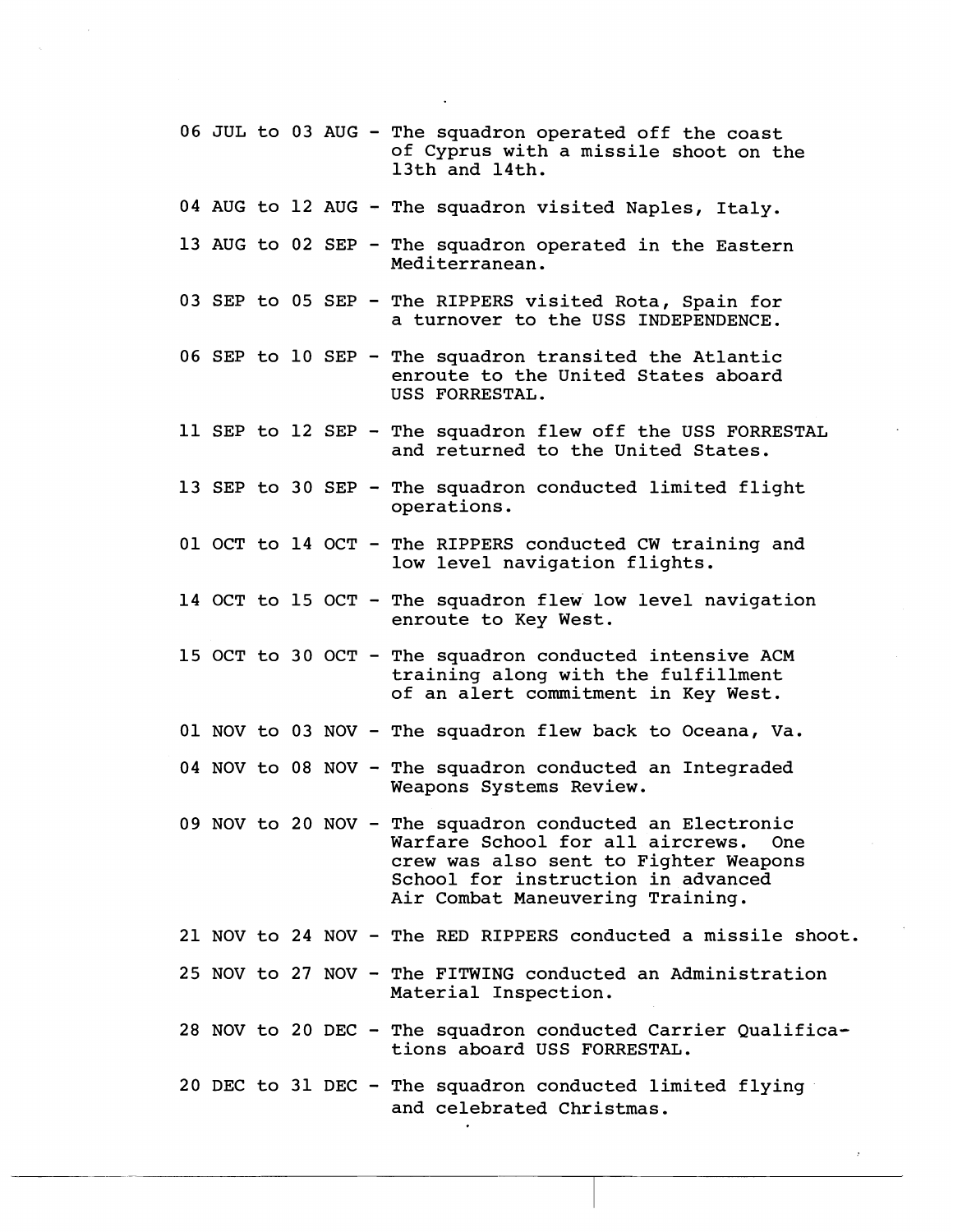## B. NARRATIVE

Nineteen Seventy Four marked the Forty-Seventh year the RED RIPPERS have been in continuous operation as a Fighter Squadron. It was another challenging and exciting year for the officers and men of Fighter Squadron ELEVEN.

The year began with the squadron and Carrier Air Wing SEVENTEEN loading aboard the USS FORRESTAL. The ship departed Norfolk and began a three week period of air operations off the - coast of Virginia and Florida. These training operations afforded the Air Wing an opportunity to work together and prepare for the forthcoming March deployment to the Mediterranean Sea. The type training exercises were culminated with an operational readiness exercise. The inspecting team found the squadron to be in a high state of combat readiness. On 31 January the ship and the Air Wing returned to Norfolk.

February was spent completing final preparations of aircrews and aircraft. Additionally, a highly successful missile shoot was conducted on 20 and 21 February.

On 11 March, the RED RIPPERS aboard FORRESTAL departed Norfolk for the Mediterranean Sea. The majority of the time during the crossing was spent conducting ground training and completing administrative type tasks. On 18 March, two Russian Bear Aircraft attempted to overfly the ship. Both aircraft were successfully intercepted by a RIPPER Phantom flown by LCDR and Ensign intercepted by a RIPPER Phantom flown by LCDR prior to the Bears reaching the ship. Valuable pictures and drawings were provided by the crew for air intelligence study and review. On 20 March the ship pulled into Rota, Spain and officially relieved the USS ROOSEVELT. The remainder of March was spent conducting air operations in the Mediterranean Sea.

During the latter part of March the ship and the RED RIPPERS made their first port call in Cannes, France. The ship, after a brief stay, returned to sea. The Air Wing participated in two NATO exercises, "Operation Dark Image" and "Operation Dawn Patrol". These missions afforded excellent aircrew training and some great flying.

From 9 through 22 April, the ship and RIPPERS enjoyed a much deserved rest in our favorite port, Palma. After leaving Palma we were once again involved in NATO exercises. The next stop was Athens, Greece where we stayed from 5 through 11 May. The ship left Athens and headed out of the Mediterranean Sea and conducted air operations off the coast of Africa near the Canary Islands. After this exercise the ship returned to Corfu, Greece for a few days. The ship then sailed to Palma for a two week visit. The long inport period afforded squadron personnel an opportunity to return to the U. S. and also enabled many dependents to fly to Palma to visit with their husbands.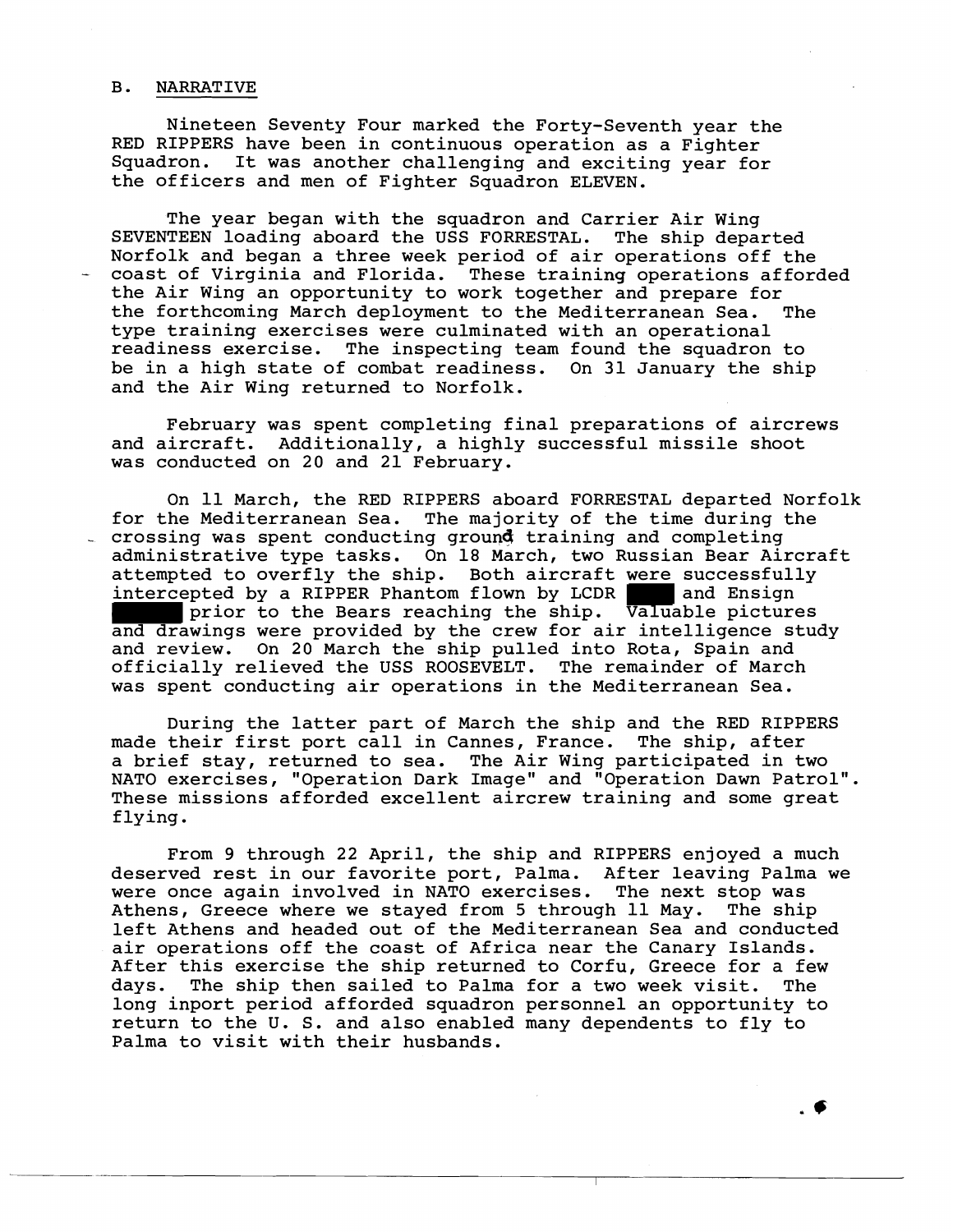Due to the political situation that developed in Cyprus, the FORRESTAL returned to the Eastetn Mediterranean and for many weeks maintained a position off the coast of Cyprus. Because of the uncertainty of the situation in Cyprus, many port calls had to be cancelled. On 18 July, CDR R. E. KNAPP relieved CDR J. E. TAYLOR as Commanding Officer of the RED RIPPERS in ceremonies conducted aboard the FORRESTAL. CDR KNAPP became the Forty-Seventh Commanding Officer to head this Command.

The first few weeks in August were spent following the events that were taking place in Cyprus. As the situation eased, the ship visited Naples from 4 through 12 July. The ship again returned to a position off the coast of Cyprus and conducted air operations for the remainder of the month.

On 3 September, the FORESTAL pulled into Rota, Spain for a turnover with the USS INDEPENDENCE. On 5 September, after six months operating in the Mediterranean, the ship turned West<br>toward the U.S. All aircraft flew off on 11 Sept. followed the All aircraft flew off on 11 Sept. followed the next day with the docking of the FORRESTAL at Norfolk. The fly off marked another accident free deployment for the RIPPERS.

During the remainder of September, the squadron conducted limited flight operations thus giving personnel an opportunity to spend time with their families.

October was another outstanding month for the RIPPERS. The first two weeks were spent flying low level routes and conducting conventional weapons training. On 13 October, the squadron launched<br>eight aircraft to N.A.S. Key West for a two week deployment. To eight aircraft to N.A.S. Key West for a two week deployment. gain additional training, all aircraft flew the entire distance at low level. On 14 October the squadron officially took over the alert commitment. This commitment required that two aircraft be maintained in a ready alert status. The other six aircraft were utilized in an intensive Air Combat Maneuvering (ACM) training program. Fighter Squadron Forty Three deployed A-4 aircraft to act as opposition. Defensive and offensive ACM competitive exercises were completed by all aircrews in an outstanding manner, and with an exceptionally high overall squadron score.

On 1 November the RIPPERS returned to Oceana to continue the training program. During the first week of November, an integraded weapons systems review was conducted. This provided outstanding "on the job" training for our enlisted personnel and also valuable classroom training for the aircrews. The next week all aircrews attended Electronic Warfare School. Also during this week one aircraft and one aircrew were deployed to N.A.S. Miramar Fighter Weapons School where they received advanced air combat maneuvering training.

During the latter part of November, the squadron participated in a Conventional Weapons Technical Proficience Inspection. The Ordnance Division received an outstanding grade for their performance in weapons loading.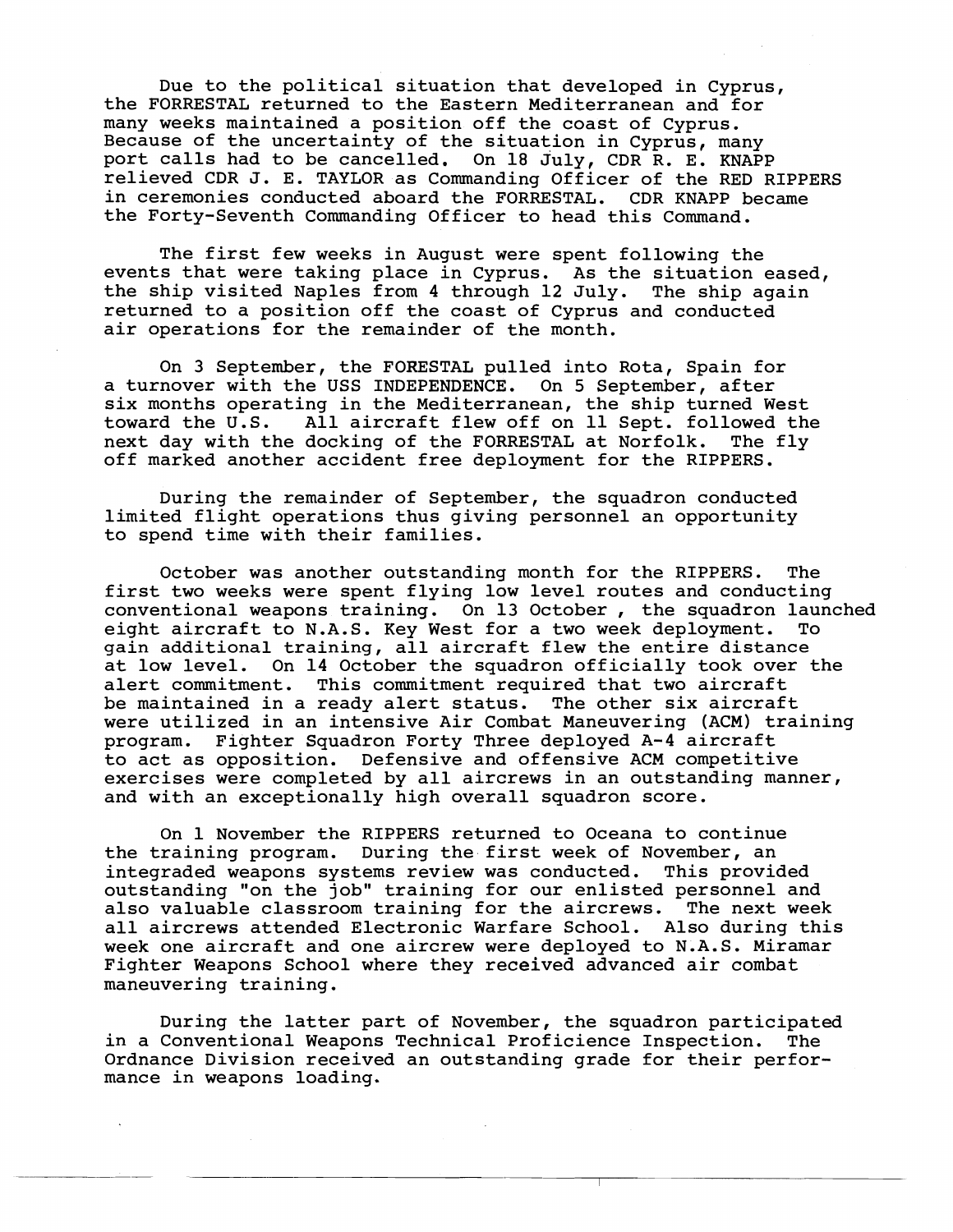Two designated aircrews took part in a comprehensive conventional weapons examination. All participants received outstanding scores.

The November training was completed with a missile shoot. Both Sparrow and Sidewinders were expended. All missiles were 100 per cent successful. November ended with an Administrative Material Inspection conducted by the Functional Wing. The overall squadron grade was excellent.

Most of December was spent preparing aircrews for refresher carrier qualifications which were conducted during the middle of December. The RIPPERS closed out 1974 with the Christmas leave period.

All the RED RIPPERS can look back with pride on the accomplishment and achievements completed in 1974. The squadron looks forward to meeting the many challemges that 1975 will bring.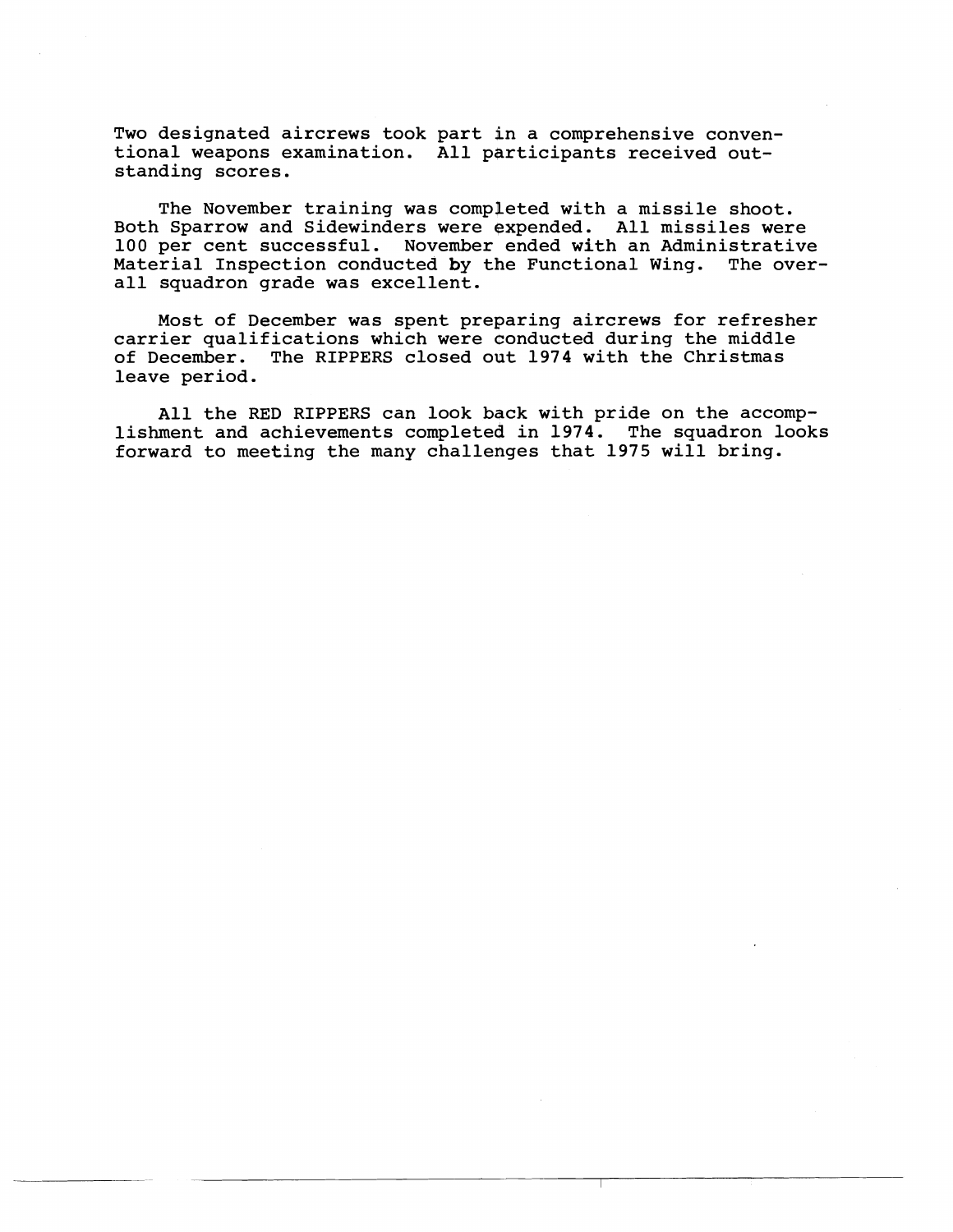## SQUADRON OFFICER LOSSES AND GAINS

 $\hat{\mathcal{A}}$ 

| 31 JAN 74 | LTJG USNR<br>REC for DUTY from VF-101 NAS OCEANA VA                              |             |
|-----------|----------------------------------------------------------------------------------|-------------|
| 05 FEB 74 | <b>LT USN</b><br>REC for DUTY from VF-101 NAS OCEANA VA                          |             |
| 20 FEB 74 | LCDR USN<br>REC for DUTY from VF-101 NAS OCEANA VA                               |             |
| 26 FEB 74 | <b>ENS</b> USNR<br>REC for DUTY from VF-101 NAS OCEANA VA                        |             |
| 08 APR 74 | LCDR USN<br>TRF to NATTC NAS MEMPHIS MILLINGTON TN for DUTY                      |             |
| 01 JUL 74 | LCDR USN<br>TRF to NAVAL WAR COLLEGE NEW PORT RI for TEMDUINS                    |             |
|           | 19 JUL 74 TAYLOR James E. CDR<br>TRF to STAFF COMCARGRU THREE SFRANS CA for DUTY | USN         |
| 30 JUL 74 | LT USN<br>REC for DUTY from VF-101 NAS OCEANA VA                                 |             |
| 31 JUL 74 | <b>LT</b><br>TRF to NRD ATLANTA GA for SEPARATION                                | USNR        |
| 05 AUG 74 | <b>CDR CDR</b><br>REC for DUTY from VF-101 NAS OCEANA VA                         | USN         |
| 15 AUG 74 | <b>LT</b><br>O TRF to NAS PENSACOLA FL for TEMDITOTINS                           | USN         |
| 07 OCT 74 | <b>LTJG USN</b><br>TRF to TRARON TEN NAS PENSACOLA FL for DUTY                   |             |
| 08 OCT 74 | $\mathbf{L}\mathbf{T}$<br>TRF to TRARON TEN NAS PENSACOLA FL for DUTY            | USN         |
| 23 OCT 74 | LT<br>TRF to VF-101 NAS OCEANA VA for DUTY                                       | <b>USNR</b> |
| 31 OCT 74 | LT<br>RELEASED to INACTIVE DUTY in USNR                                          | <b>USNR</b> |
| 04 NOV 74 | <b>LTJG</b><br>TRF to VF-124 NAS MIRAMAR CA for DUTY                             | <b>USNR</b> |

 $\frac{1}{2}$ 

T

 $\mathcal{A}^{\mathcal{A}}$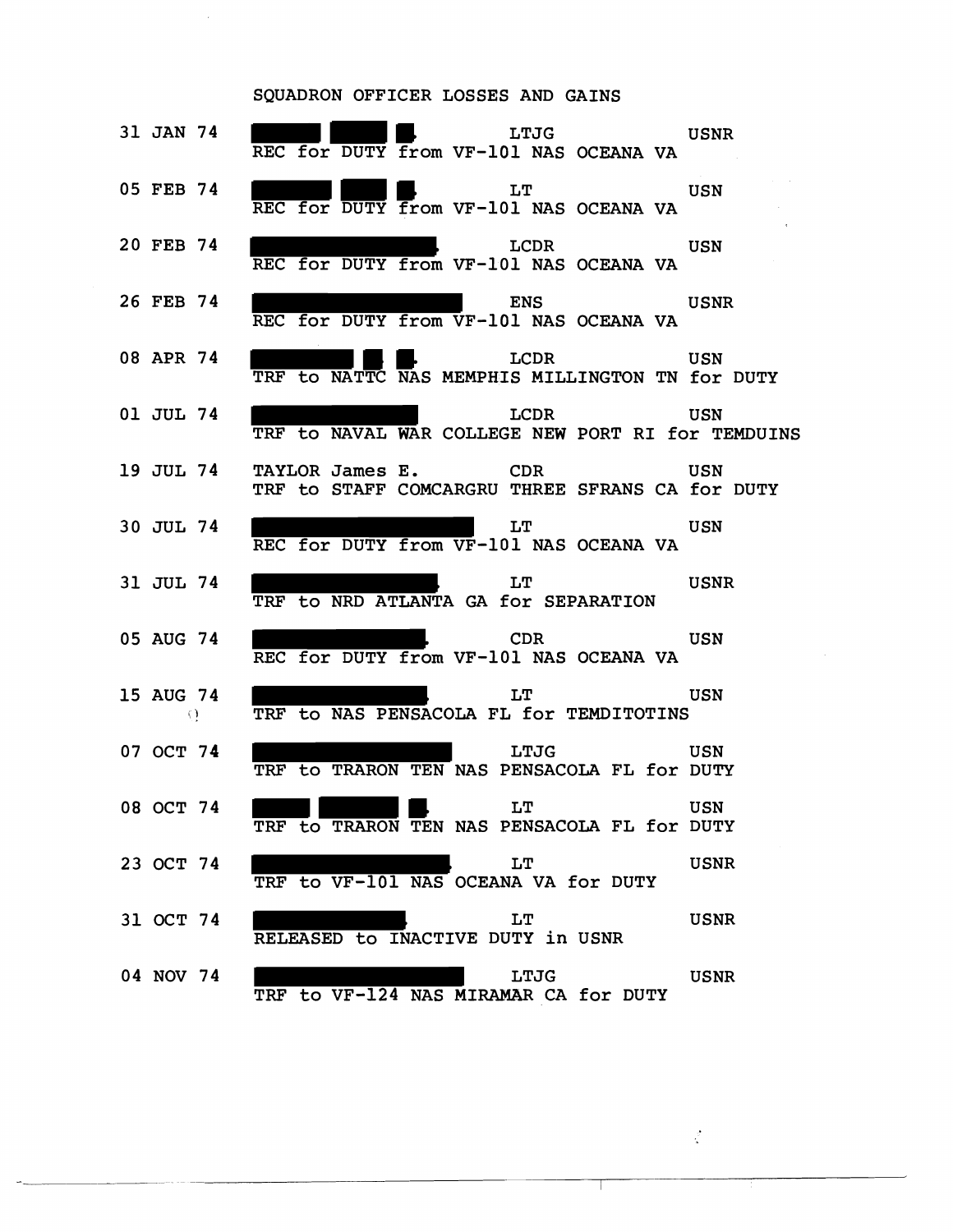